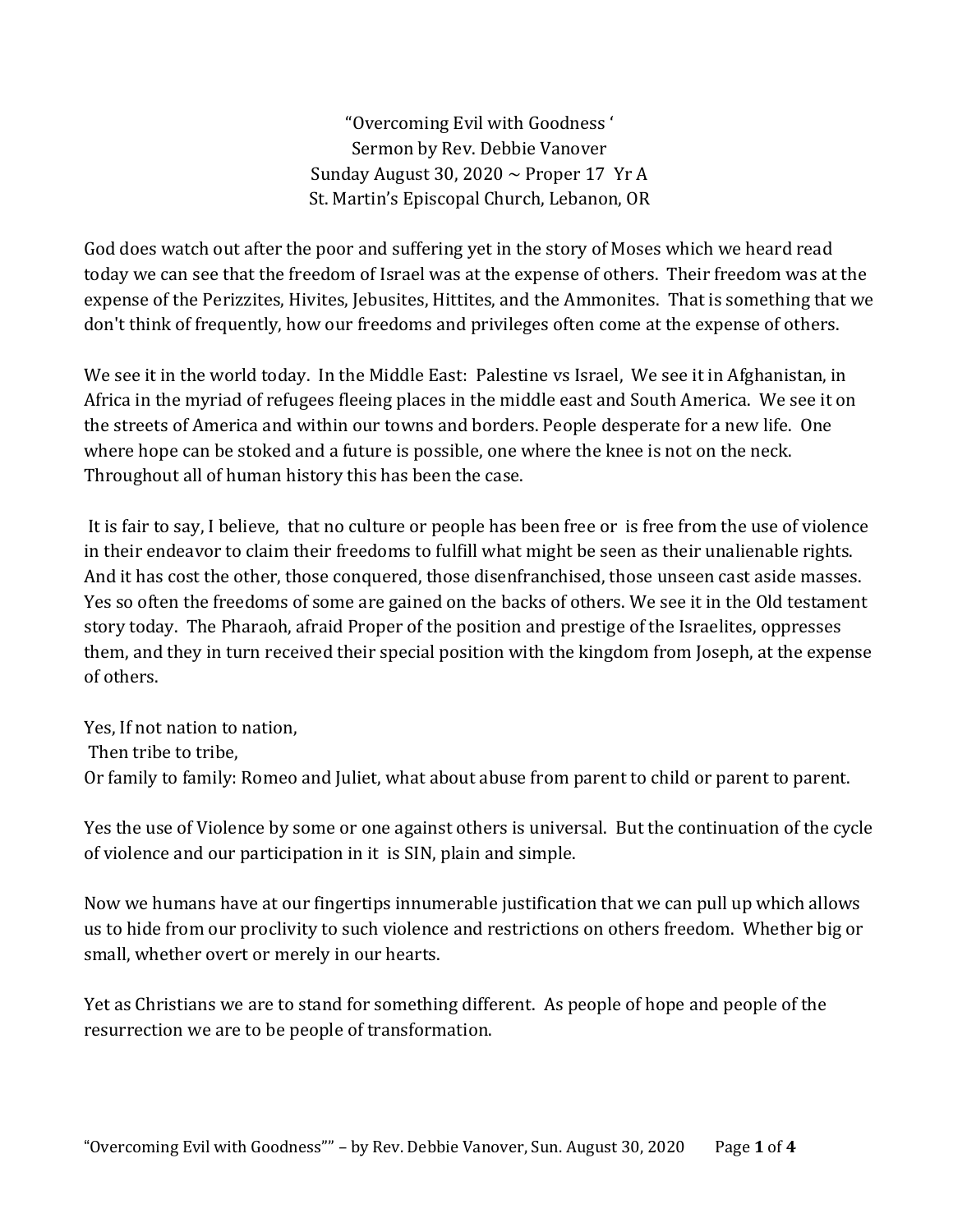We are to live out, myself giving love to others. The truth of this action by this man Jesus broke the cycle of violence once and for all. Jesus did this by choosing the cross rather than the sword. He did it by turning the other cheek, but hanging between two law breakers on the cross.

Jesus did not overcome the violence within by calling upon the hosts of heaven for his deliverance but by drinking the bitter dregs of suffering offered to him by those he came to set free, by revealing the nature of the Godhead, pure and unadulterated love; Piercing, intense, demanding and liberating.

In that moment through his act of voluntary suffering we were given the good news that there is an Exodus from violence for all of humanity and a country where milk and honey can flow freely. Where dehumanization is not used to elevate ourselves, where we can learn to live in harmony.

Through Christ's suffering a redemptive path to freedom was set in motion.

The Gospel and reading in Romans today tells us the challenge of us calling ourselves "Christ Ones" who claim that we follow in the footsteps of the Prince of Peace.

Then the God spoken of in Exodus today reminds us that he hears the cry of his people, he knows their misery. He is the God of the oppressed, the imprisoned, the disenfranchised. He is the God of the orphan, the immigrant, the war displaced. He is the God of the hungry, the abused, the physically, **emotionally, secually and politically** violated ones. And he hears their cries though every generation, even today.

Do YOU hear the anguish that is in our homeless and our mentally ill walking the streets of Lebanon? Do you see the angust in those who come to us 3 times a week for the opportunity to be seen as "real, valued and precious children of God"? Are you aware of the anxiety and despondency of those who have lost their jobs and will soon be homeless as a consequence of this pandemic? Or are they to you faceless, voiceless ones .... the other?

How do you respond to the anguish that is plastered on every TV screen throughout the nation? From the unrest and racial and financial divide within our own country, cities and towns. And what about from around the world? From locusts destroying the crops in Eastern Africa and climate change causing heat waves that only intensive the loss and multiply the number who will actually, literally, REALLY die from starvation this year? Or again those in war torn countries where the rich get richer and the poor die and seek refuge by walking 100s of miles, taking life endangering chances on boats, seeking a better life and freedom to be and to live as a human being not a shackle.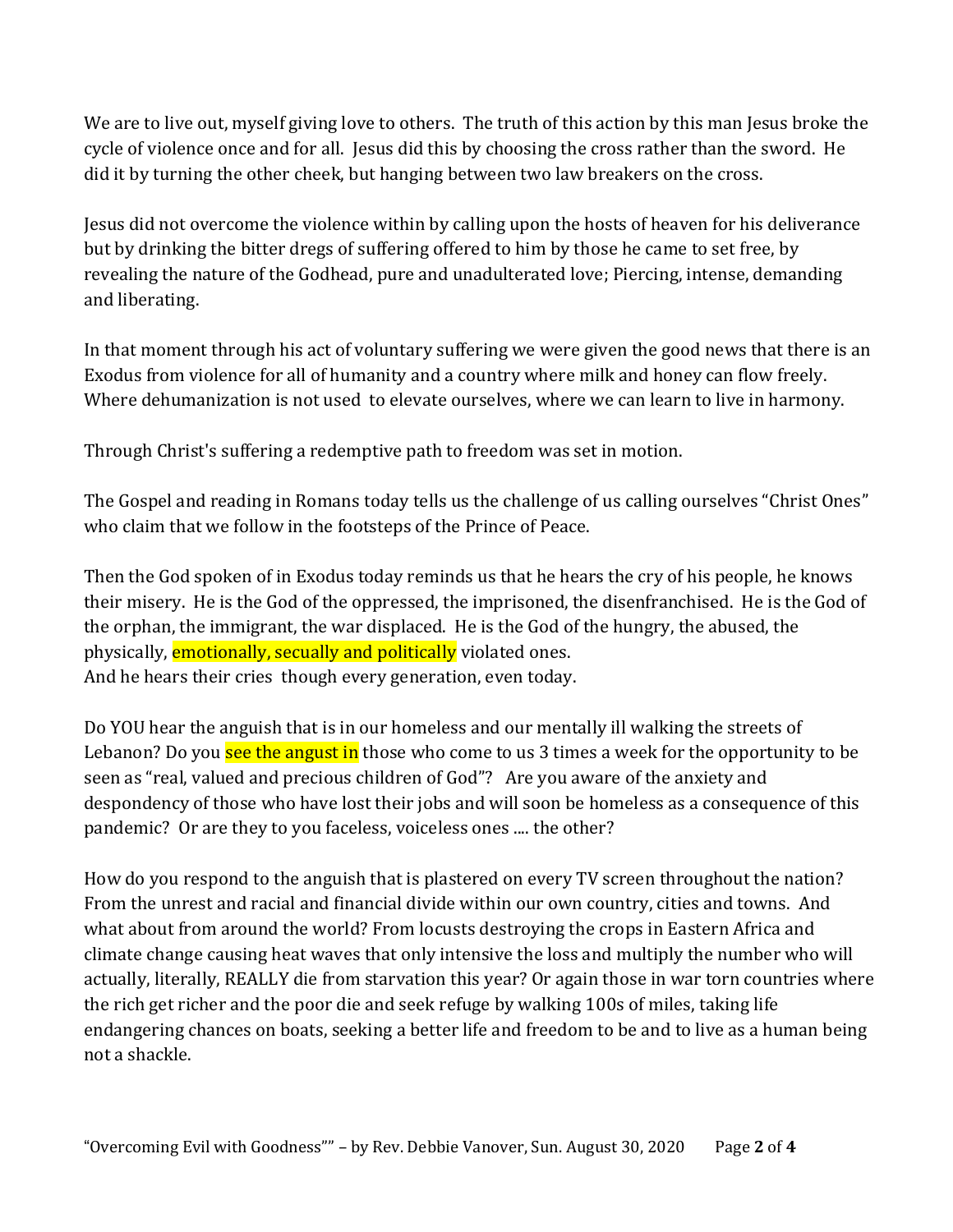It gets a bit much sometimes doesn't it? Just writing this and reading it is overwhelming. I know I sometimes cry, and hide my face and though at times I weep, and at other times seek to act as best as I can, I also go numb, for such is the overwhelming suffering all around and my seeming impotence in the face of it.

But Paul has something to say about this. He reminds us not to despair, but to keep our eyes on the God of hope and faithfulness.

He calls us to hate the evil and hold fast to the good: To rejoice with those who rejoice and weep with those who weep To persevere in prayer and DOING GOOD To love our enemies, and turn the other cheek To live peaceable as best we can with all persons AND To leave vengeance and judgement to God

Scripture tells us what the outcome of striving to live like this, like Jesus and the early disciples endeavored to do. We are reminded that suffering can be redemptive but it can also cause us discomfort. We are called to recognize that such is the reality of our taking up of our own cross as we lay our own desires aside to help the other.

In so doing the nature of Christ residing within us, is liberated and takes flight in the world, confronting the darkness with light As we seek to live such lives we offer a new way of being, one that offers hope to the hopeless, and safely in the midst of danger. How we suffer with Christ in this world for the betterment of others is as different as we are. Our crosses are individually tailored to fit our specific needs and dimensions!! And yet suffering, when endeavoring to walk as Christ would in our world and neighborhood, can enrich our lives when we are surrendered to God.

For with God out of our suffering can come courage, compassion, a desire for justice and mercy, and witness to God's very being.

Though suffering in our world is the consequence of the human condition unbound to the will of God. I am not saying that our suffering is the prescription for overcoming the world's evil, nor is it a witness of the one who overcame and the investment God has in all people's wellbeing.

The dehumanization that can come through suffering from the hands of others or life in general is not to be worshipped or perpetuated. We should be compelled, when faced with this evil to endeavor to live lives as Paul calls us to in today's reading: We are to seek to live out of sincere love of others, passionately hating evil and clinging to what is good.